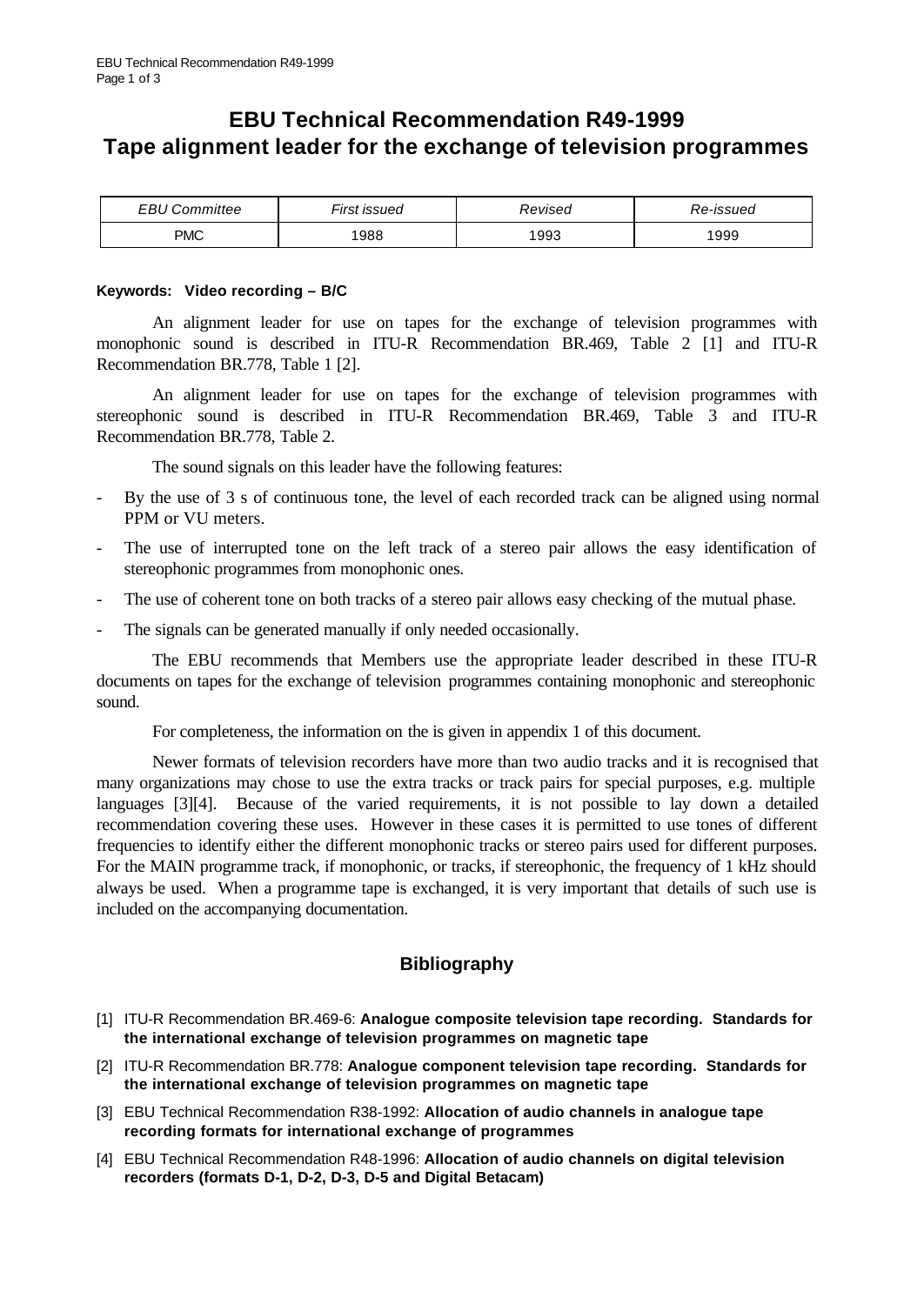#### **Appendix**

### **Tape leaders for the exchange of television programmes**

#### **Table 1 – Alignment leader for the exchange of recorded television programmes with monophonic sound (from ITU-R Recommendation BR.469-4)**

| <b>Tape section</b>   |                          | <b>Duration</b><br>(s)       | <b>Picture</b>               | Sound (on any channel<br>carrying programme sound) | <b>Control track</b><br>signal |  |
|-----------------------|--------------------------|------------------------------|------------------------------|----------------------------------------------------|--------------------------------|--|
|                       | Protection<br>leader     | 10<br>(minimum)              | <b>Blank tape</b>            |                                                    |                                |  |
| Leader                | Alignment<br>leader      | 60<br>(minimum)              | Alignment signal<br>(Note 1) | 1000 Hz at reference level<br>(Note 2)             | Uninterrupted                  |  |
|                       | Optional                 | 5<br>(maximum)               | <b>Blank tape</b>            |                                                    |                                |  |
|                       | Identification<br>leader | 15<br>(maximum)              | Programme<br>identification  | Spoken identification<br>preferred, or silences    |                                |  |
|                       | Cue-up                   | 8                            | Black or cue<br>(Note 4)     | Silence or cue                                     | Uninterrupted                  |  |
|                       | leader                   | 2                            | <b>Black</b><br>(Note 4)     | Silence                                            |                                |  |
| Programme<br>(Note 3) |                          | Playing time of<br>programme | Programme                    |                                                    | Uninterrupted                  |  |
| Run-out trailer       |                          | 30<br>(minimum)              | <b>Black</b><br>(Note 4)     | Silence                                            |                                |  |

*Notes:*

- (1) Examples of suitable alignment signals for transverse-track recordings in 625-lines/50 field/s systems are given in ITU-R Recommendation BR.778.
- (2) See ITU-R Recommendation BR.469-6, Section 3.1
- (3) When the time-and-control code is recorded on the assigned longitudinal track, the time indication of the start of the programme should be shown on the label and documentation accompanying the tape.
- (4) In the case of colour recordings the black signal should be colour black. For composite recordings, it is highly desirable that the colour field sequence (8 fields in PAL, 4 fields in SECAM) is uninterrupted over the programme recording and the leader and run-out sections.